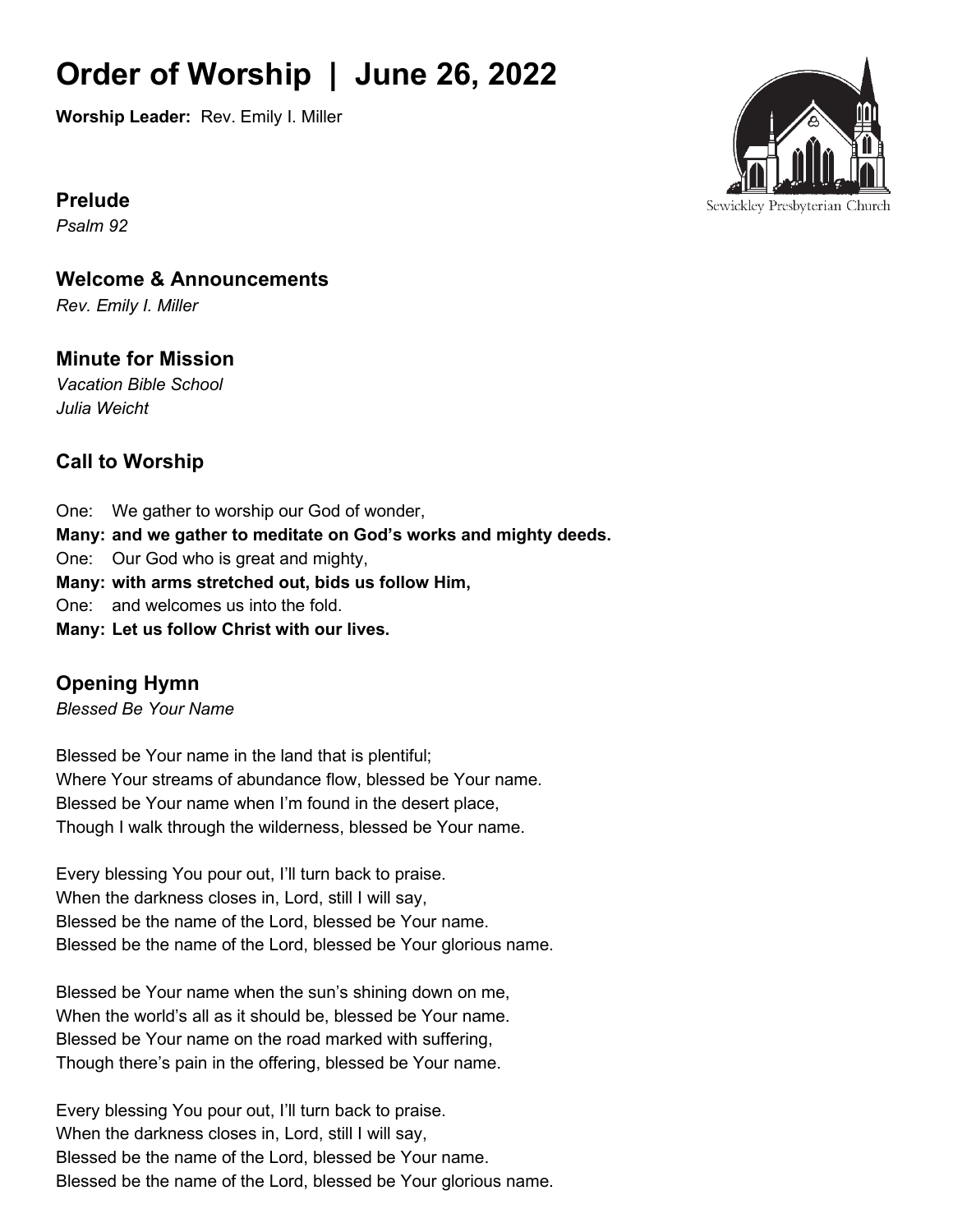You give and take away; You give and take away. My heart will choose to say, "Lord, blessed be Your name." You give and take away; You give and take away. My heart will choose to say, "Lord, blessed be Your name."

Blessed be the name of the Lord, blessed be Your name. Blessed be the name of the Lord, blessed be Your glorious name.

### **Corporate Prayer of Confession**

*Rev. Derek R. Davenport*

God of mercy, we confess that we too often give in to the yearnings of the flesh. We have impure thoughts. We harbor jealousies and are quick to anger. We neglect to care for others and too often do not follow you when you call. Forgive us, O God, and cleanse us from our sin. Lead us to ways of love, joy and peace. Send your Spirit to engender patience, kindness and generosity, and lead us to be gentle in our care for ourselves and for others. In Jesus name, Amen.

# **Silent Prayer of Confession**

# **Assurance of Pardon**

One: Friends, this is the Good News of the Gospel. **Many: In Jesus Christ we are forgiven. Thanks be to God.**

### **Confession Response**

*Rising Sun*

Praise Him all you sinners; sing oh sing you weary; oh, praise Him all you children of God! We lift high His glory, shown throughout our stories; we praise Him as the children of God.

Our great Redeemer, glorious Savior, Your name is higher than the rising sun. Light of the morning, You shine forever; Your name is higher than the rising sun; Your name is higher than the rising sun.

Praise His name forever; speak it loud and clear now; oh, praise Him, all you children of God!

Our great Redeemer, glorious Savior, Your name is higher than the rising sun. Light of the morning, You shine forever; Your name is higher than the rising sun; Your name is higher than the rising sun.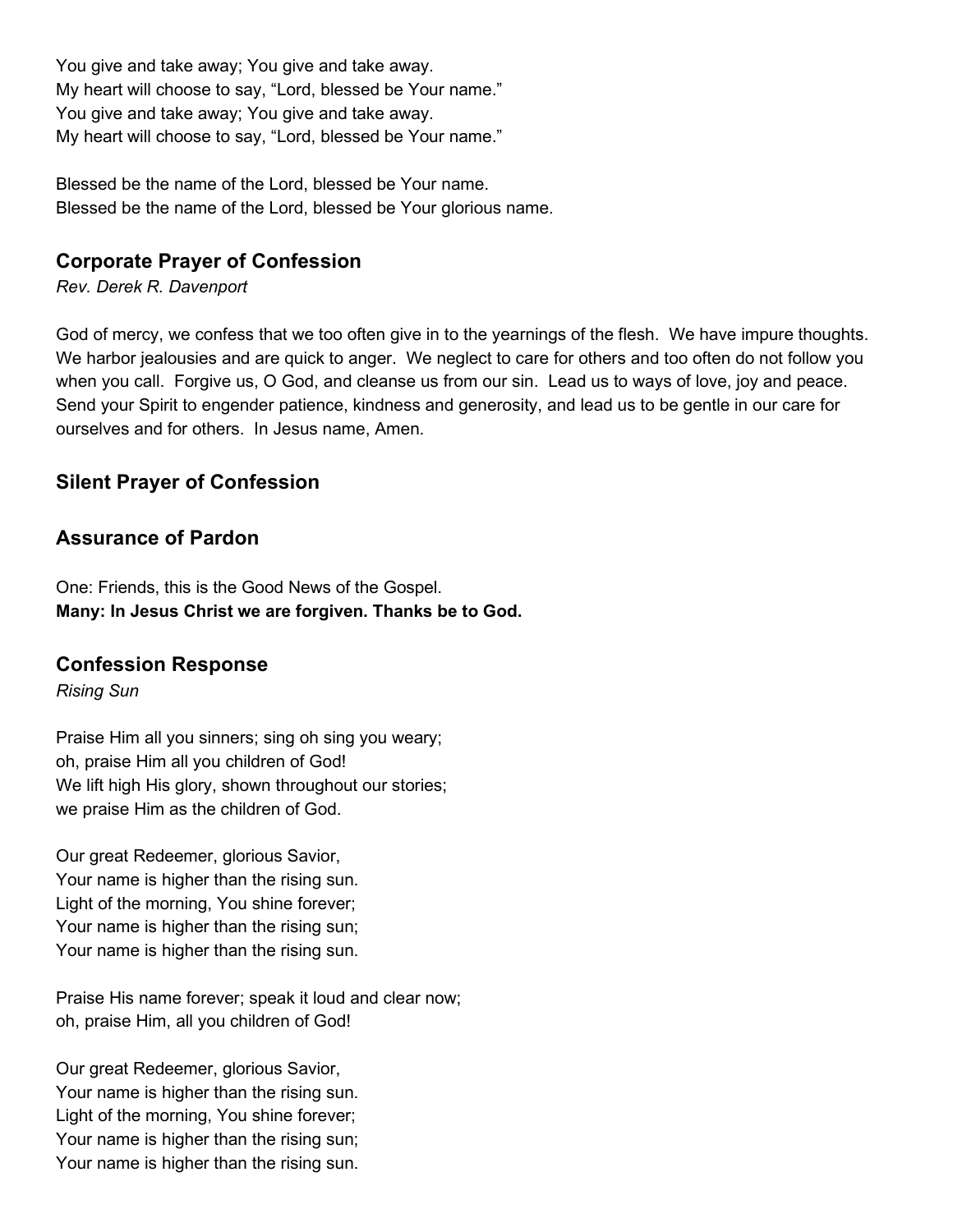Hallelujah, name above all, simply to speak Your name is praise; Hallelujah, now and always, forever we lift Your name in praise.

Hallelujah, our God, You reign, simply to speak Your name is praise; Hallelujah, now and always, forever we lift Your name in praise.

Our great Redeemer, glorious Savior, Your name is higher than the rising sun. Light of the morning, You shine forever; Your name is higher than the rising sun; Your name is higher than the rising sun.

# **Children's Sermon**

# **Prayer for Illumination**

### **Old Testament Reading**

*1 Kings 19: 15-16, 19-21*

Then the Lord said to him, "Go, return on your way to the wilderness of Damascus; when you arrive, you shall anoint Hazael as king over Aram. Also you shall anoint Jehu son of Nimshi as king over Israel; and you shall anoint Elisha son of Shaphat of Abel-meholah as prophet in your place.

So he set out from there, and found Elisha son of Shaphat, who was plowing. There were twelve yoke of oxen ahead of him, and he was with the twelfth. Elijah passed by him and threw his mantle over him. He left the oxen, ran after Elijah, and said, "Let me kiss my father and my mother, and then I will follow you." Then Elijah said to him, "Go back again; for what have I done to you?" He returned from following him, took the yoke of oxen, and slaughtered them; using the equipment from the oxen, he boiled their flesh, and gave it to the people, and they ate. Then he set out and followed Elijah, and became his servant.

One: This is the Word of the Lord. **Many: Thanks be to God.**

### **New Testament Reading**

*Luke 9:51-62*

When the days drew near for him to be taken up, he set his face to go to Jerusalem. And he sent messengers ahead of him. On their way they entered a village of the Samaritans to make ready for him; but they did not receive him, because his face was set toward Jerusalem. When his disciples James and John saw it, they said, "Lord, do you want us to command fire to come down from heaven and consume them?" But he turned and rebuked them. Then they went on to another village.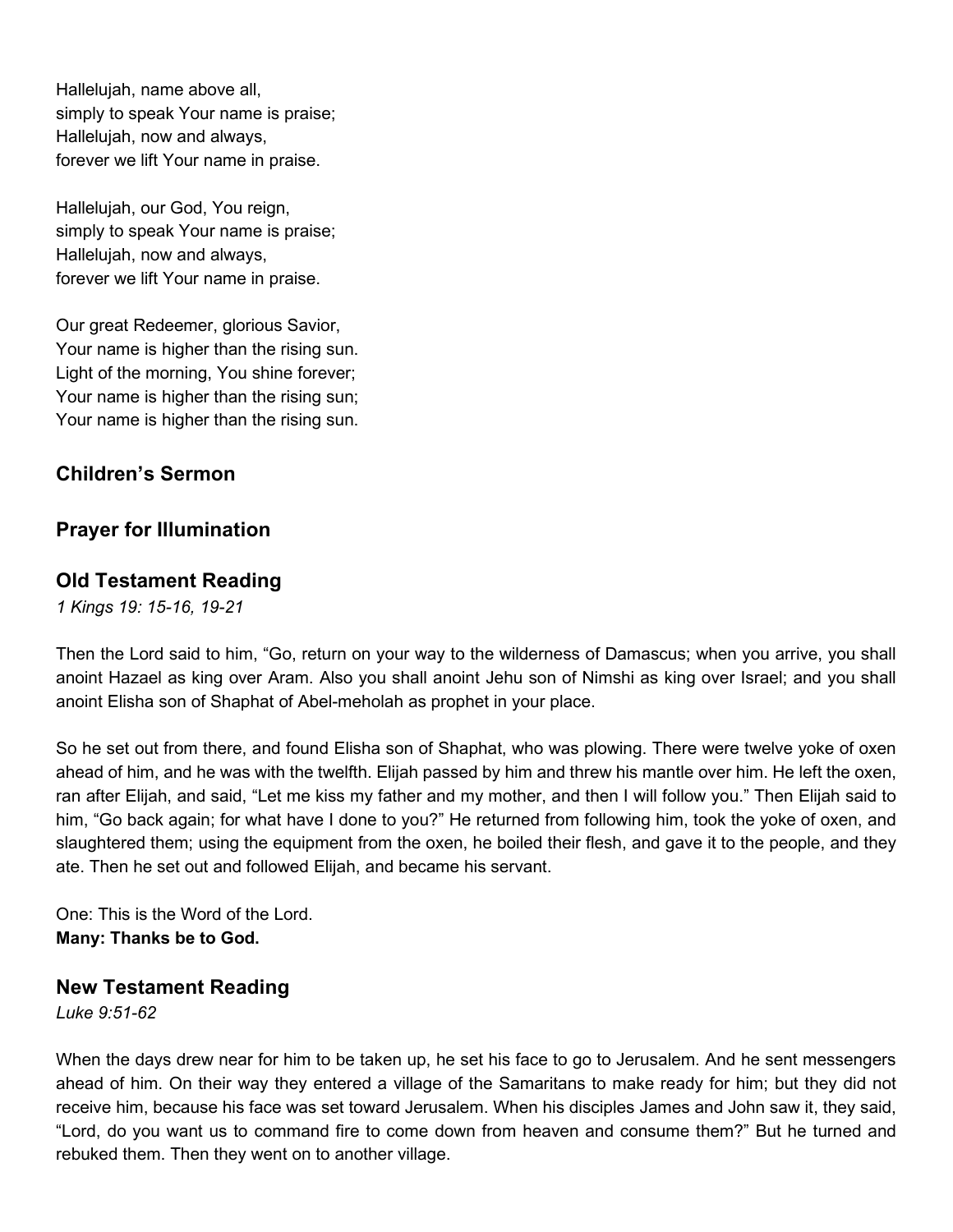As they were going along the road, someone said to him, "I will follow you wherever you go." And Jesus said to him, "Foxes have holes, and birds of the air have nests; but the Son of Man has nowhere to lay his head." To another he said, "Follow me." But he said, "Lord, first let me go and bury my father." But Jesus said to him, "Let the dead bury their own dead; but as for you, go and proclaim the kingdom of God." Another said, "I will follow you, Lord; but let me first say farewell to those at my home." Jesus said to him, "No one who puts a hand to the plow and looks back is fit for the kingdom of God."

One: This is the Word of the Lord. **Many: Thanks be to God.**

### **Sermon**

*Excuses, Excuses Rev. Emily I. Miller*

### **Sermon Hymn #726**

*(We will receive the 4th Sunday Hunger Offering during the singing of this hymn. The offering is meant to be sacrificial, above our regular giving. Please come forward as clergy place a basket before the Communion table and place your gift. All proceeds will go to the Center for Hope.)*

### *Will You Come and Follow Me*

Will you come and follow me if I but call your name? Will you go where you don't know and never be the same? Will you let my love be shown; will you let my name be known; Will you let my life be grown in you and you in me?

Will you leave yourself behind if I but call your name? Will you care for cruel and kind and never be the same? Will you risk the hostile stare should your life attract or scare? Will you let me answer prayer in you and you in me?

Will you let the blinded see if I but call your name? Will you set the prisoners free and never be the same? Will you kiss the leper clean, and do such as this unseen, And admit to what I mean in you and you in me?

Will you love the 'you' you hide if I but call your name? Will you quell the fear inside and never be the same? Will you use the faith you've found to reshape the world around, Through my sight and touch and sound in you and you in me?

Lord, your summons echoes true when you but call my name. Let me turn and follow you and never be the same. In your company I'll go where your love and footsteps show. Thus I'll move and live and grow in you and you in me.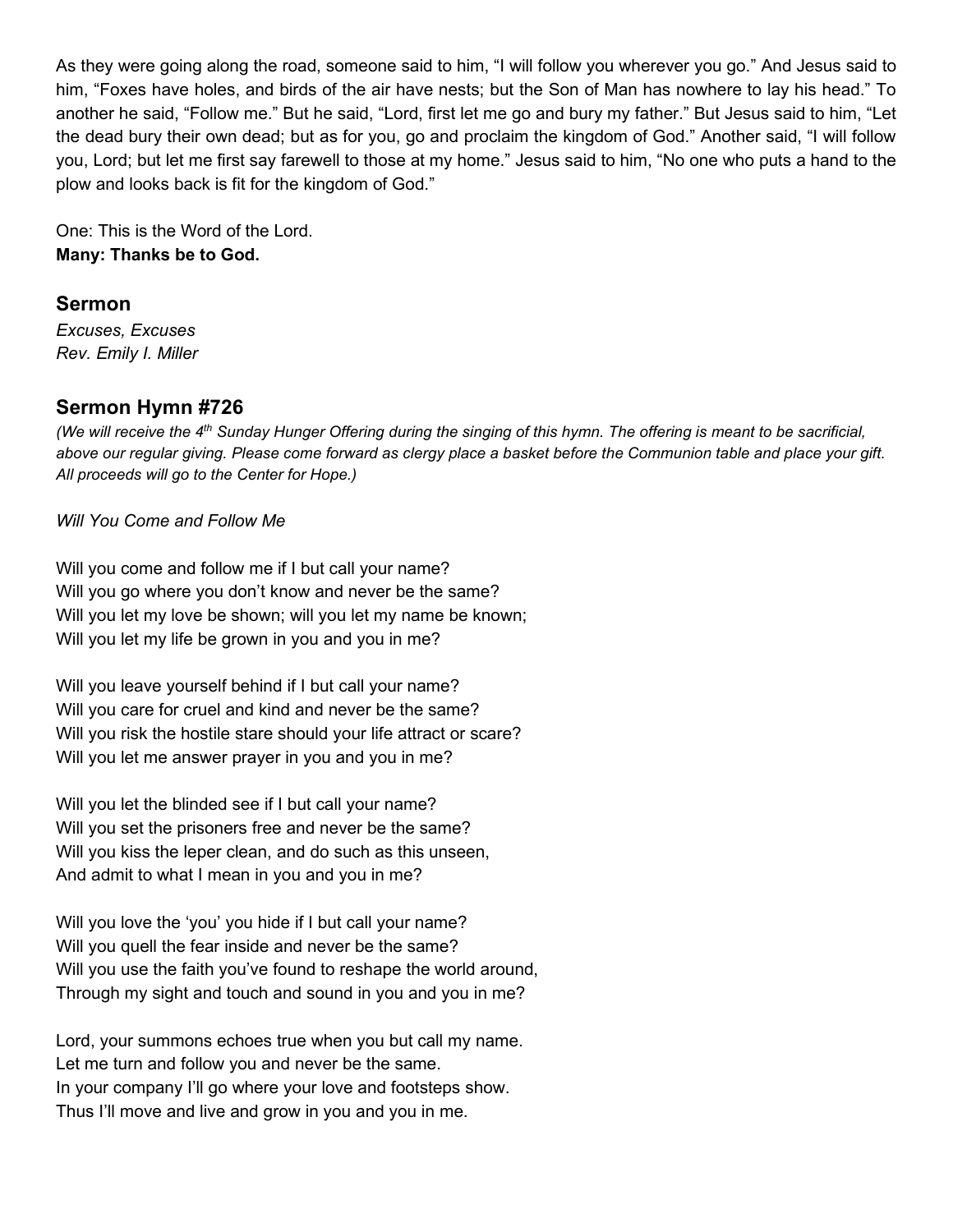This is the good news which we have received, in which we stand, and by which we are saved, if we hold it fast: that Christ died for our sins according to the scriptures, that he was buried, that the was raised on the third day, and that he appeared first to the women, then to Peter, and to the Twelve, and then to many faithful witnesses.

We believe that Jesus is the Christ, the Son of the Living God. Jesus Christ is the first and the last, the beginning and the end; he is our Lord and our God. Amen

# **Offering & Offertory**

*Follow Me*

**Doxology** *My Hope Is Built Doxology* 

Praise God, from whom all blessings flow; Praise Him, all creatures here below; Praise Him above, Ye heavenly host; Praise Father, Son, and Holy Ghost.

On Christ, the solid Rock I stand; All other ground is sinking sand; All other ground is sinking sand.

# **Prayers of the People and the Lord's Prayer**

Our Father who art in heaven, hallowed be thy name. Thy kingdom come, thy will be done, on earth as it is in heaven. Give us this day our daily bread; and forgive us our debts, as we forgive our debtors; and lead us not into temptation but deliver us from evil. For thine is the kingdom and the power and the glory, forever. Amen.

# **Closing Hymn #438**

*Rock of Ages, Cleft for Me*

Rock of Ages, cleft for me, let me hide myself in thee. Let the water and the blood from thy wounded side which flowed Be of sin the double cure, cleanse from guilt and make me pure.

Not the labors of my hands can fulfill thy law's demands. Could my zeal no respite know, could my tears forever flow, All for sin could not atone. Thou must save, and thou alone.

Nothing in my hand I bring; simply to thy cross I cling; Naked, come to thee for dress, helpless, look to thee for grace; Foul, I to the fountain fly; wash me, Savior, or I die.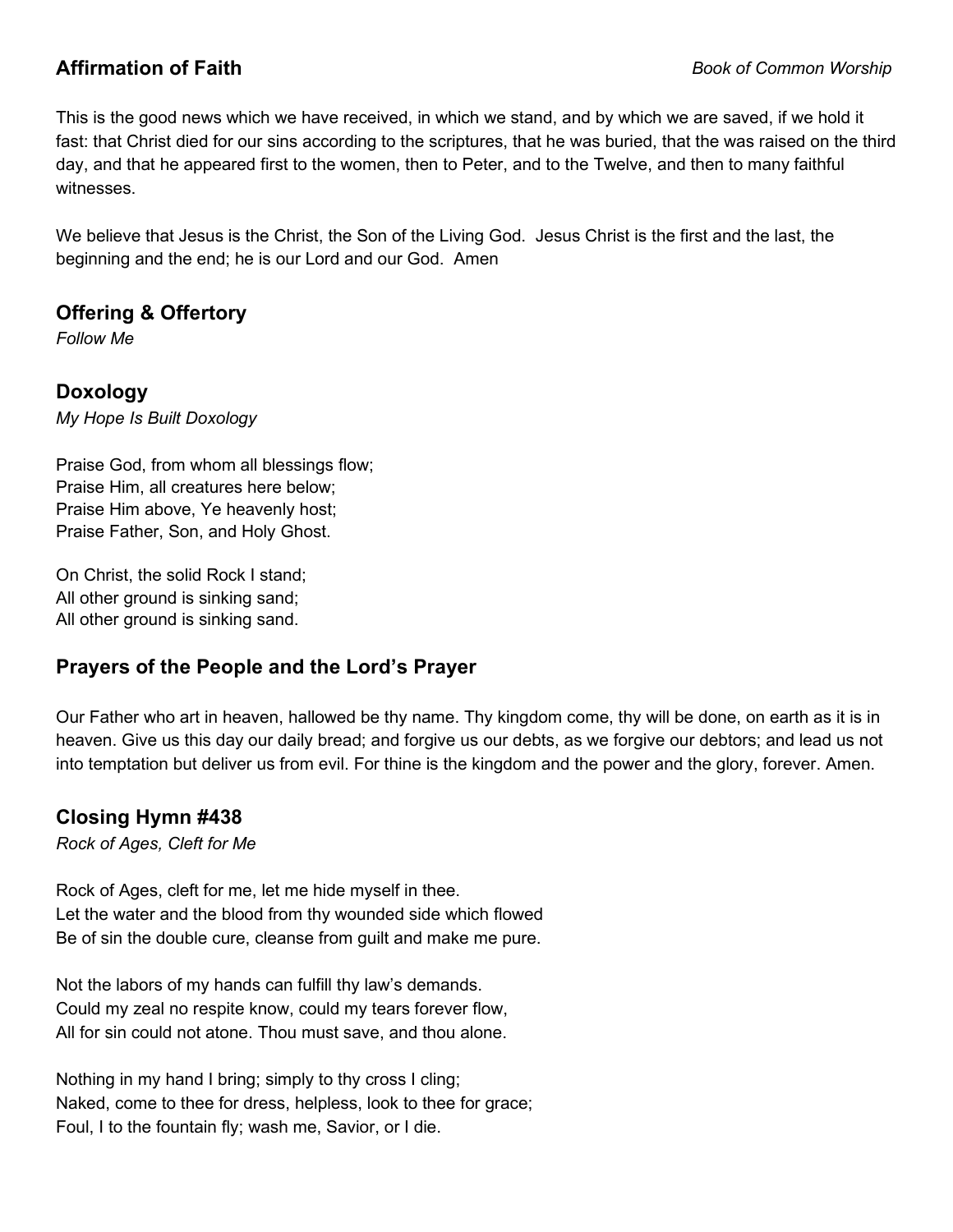While I draw this fleeting breath, when my eyelids close in death, When I soar to worlds unknown, see thee on thy judgment throne, Rock of Ages, cleft for me, let me hide myself in thee.

# **Benediction**

**Postlude**

*The flowers today are given in loving memory of Jean Rose Snyder and Es. B. Stiles by J. Brandon Snyder and Family.*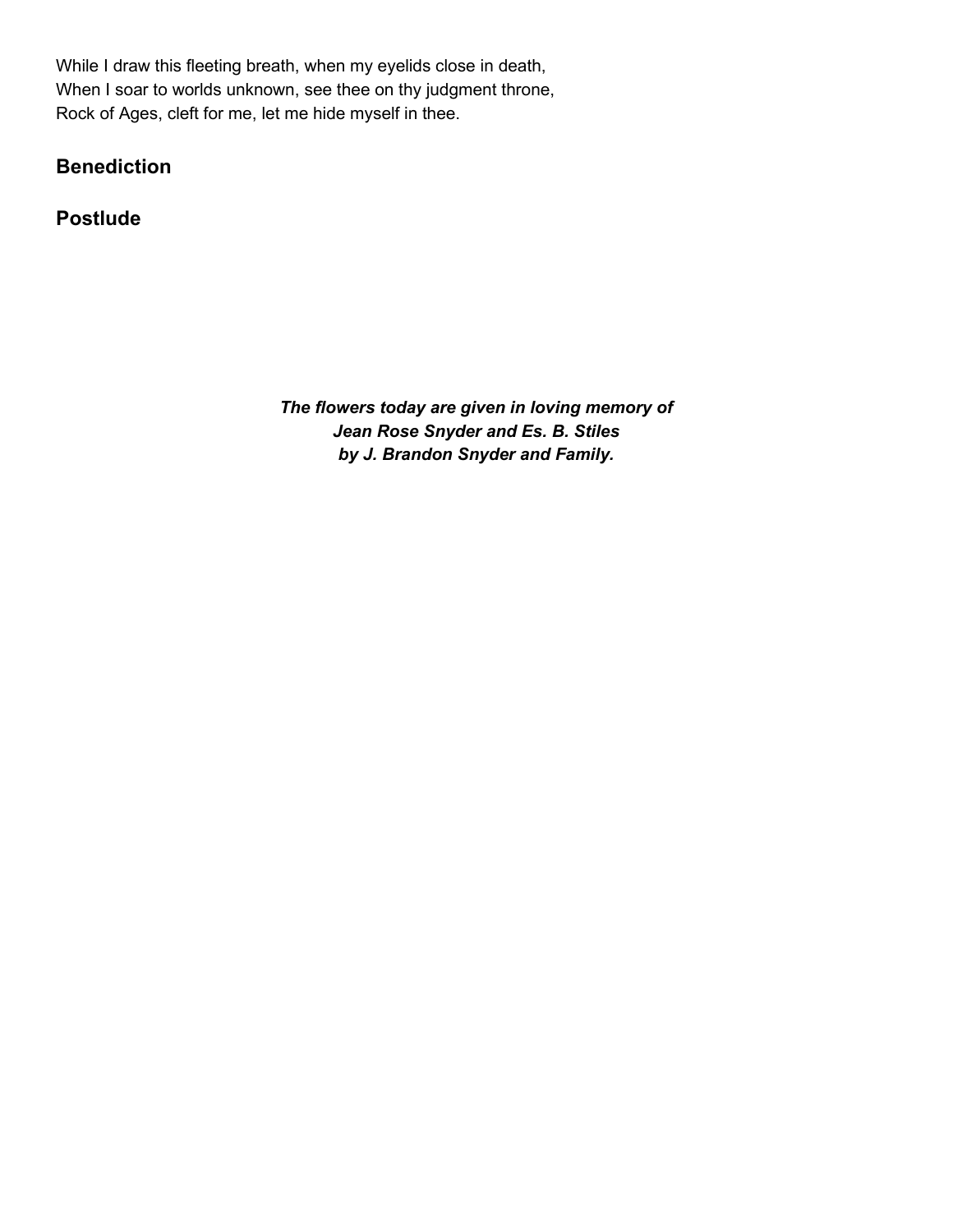### **Worship Participants Credits**

Rev. Emily I. Miller **Passack Emily I. Miller** Psalm 92, *J. Fisher* Jeremy Fisher – guitar and vocals Rising Sun, *All Sons & Daughters Erin Leghorn, and Rosie MacKenzie* Follow Me, *Casting Crowns* Eric Fulmer - saxophone Rock of Ages, Cleft for Me, *Toplady* Bob Niklewicz - bass *Ushers:* Malachy Whalen, Tim Merrill, David Mitchell, and Jenny Valente *Tech Crew:* Dave Breit, Rici Brockinson, and Stephanie Smith

Rev. Derek R. Davenport Blessed Be Your Name, *Matt and Beth Redman* Andrew Birnie, Kati Doebler, Erin Will You Come and Follow Me, *Kelvingrove* Wyche - vocals My Hope Is Built Doxology, *Old Hundredth; Solid Rock*

# **IS THIS YOUR FIRST TIME HERE?**

Thank you for visiting our church this morning. We'd love to reach out to you. Let us know you were here by putting your name and contact information in one of the pew pads. We welcome you to visit our website to learn more about ways you can take part in groups, classes, and events. If you are interested in becoming a member, please contact Sharon Barber (sbarber@sewickleypresby.org/412.741.4550).

Visit our website for complete details on events and groups that meet during the week. www.sewickleypresby.org

# **PRAYER NEEDS**

**Prayers for Comfort** | For the family and friends of Margaret (Peggy) Childs, who died recently.

**Prayers for Presence and Healing |** Neill Barker, June Davie (mother of Laura Mikush), Laurel Hutchins (mother of Bruce McAdams), Jason Merriman (son-in-law of Chris Standish), Jim Morrisey, Libby Reid (sister of Bobbi Bonnett), and Ann Shelton

*\*Please find a full list of Prayer Needs below.*

**Church Office Hours:** Monday – Friday | 9 AM - 4 PM 414 Grant Street, Sewickley, PA 15143 | 412.741.4550